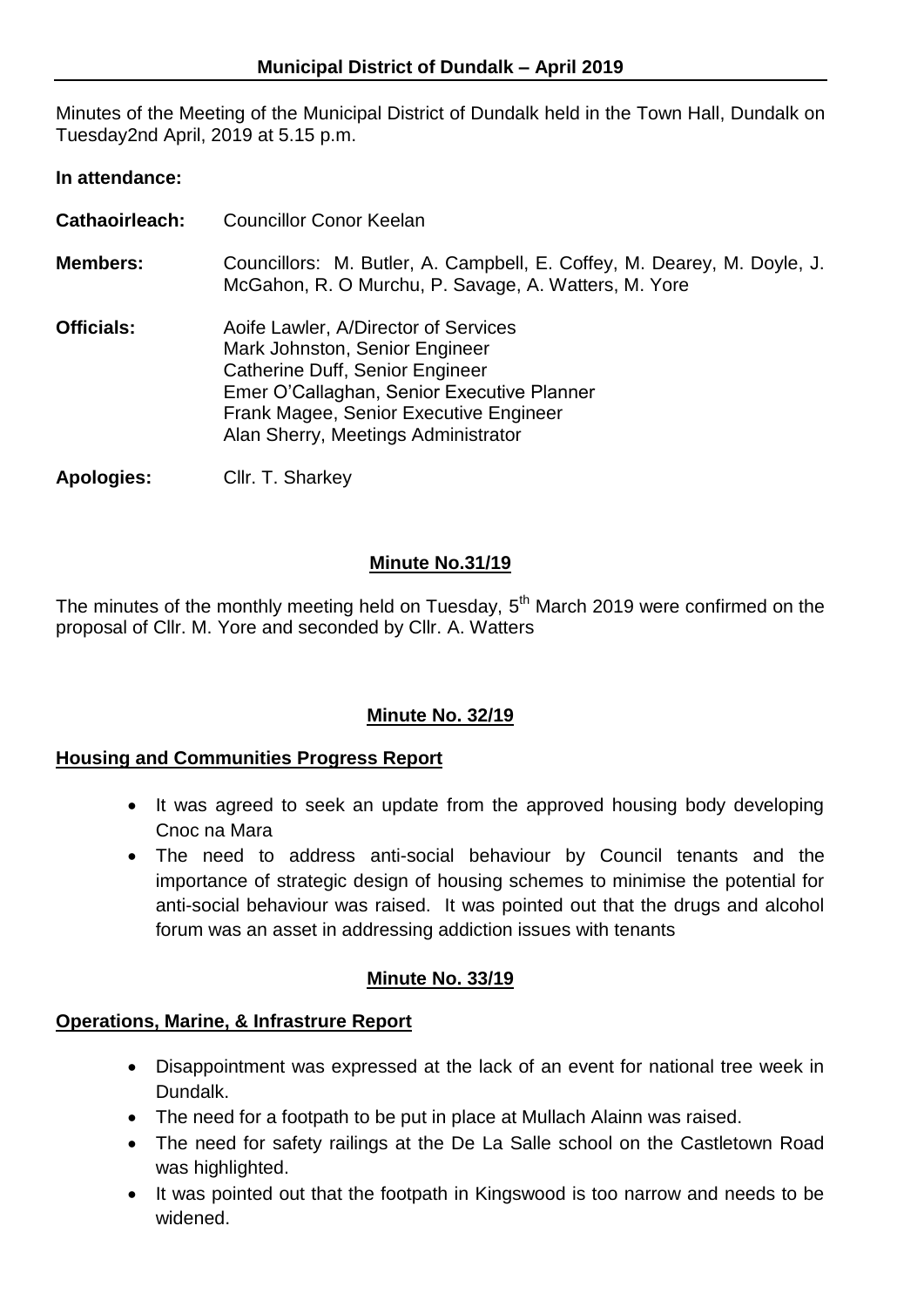- It was agreed to check if the provision of a footpath at Mount Hamilton was a condition of the planning permission.
- A number of dangerous junctions on the Greenore Road were highlighted and it was suggested that a field opposite the new school at Bush would be a good location for car parking.
- The need to cut the hedge at Sextons and the Fairways was raised.
- It was pointed out that the marking on the Carrick Road need to be repainted.
- It was pointed out that a pathway was needed to the post office in Omeath.
- The need for an integrated travel plan involving all stakeholders was emphasised.

# **Minute No. 34/19**

## **Dundalk N53 Route Options & Public Consultation – Presentation to members**

Ursula O'Higgins of Atkins Consultants gave a presentation and she and Ambrose Clarke from Westmeath National Roads office responded to questions from the members.

# **Minute No. 35/19**

## **Proposed Amenity Grants 2019**

**Proposed by Cllr. M. Yore Seconded by Cllr. J. McGahon And resolved**

To approve the Amenity Grants for 2019 as circulated with the agenda.

## **Minute No. 36/19**

## **Dundalk Allocation of Community Grants**

**Proposed by Cllr. P. Savage Seconded by Cllr. E. Coffey And resolved**

To approve the members Allocation of Community Grants (No.38) as circulated with the agenda.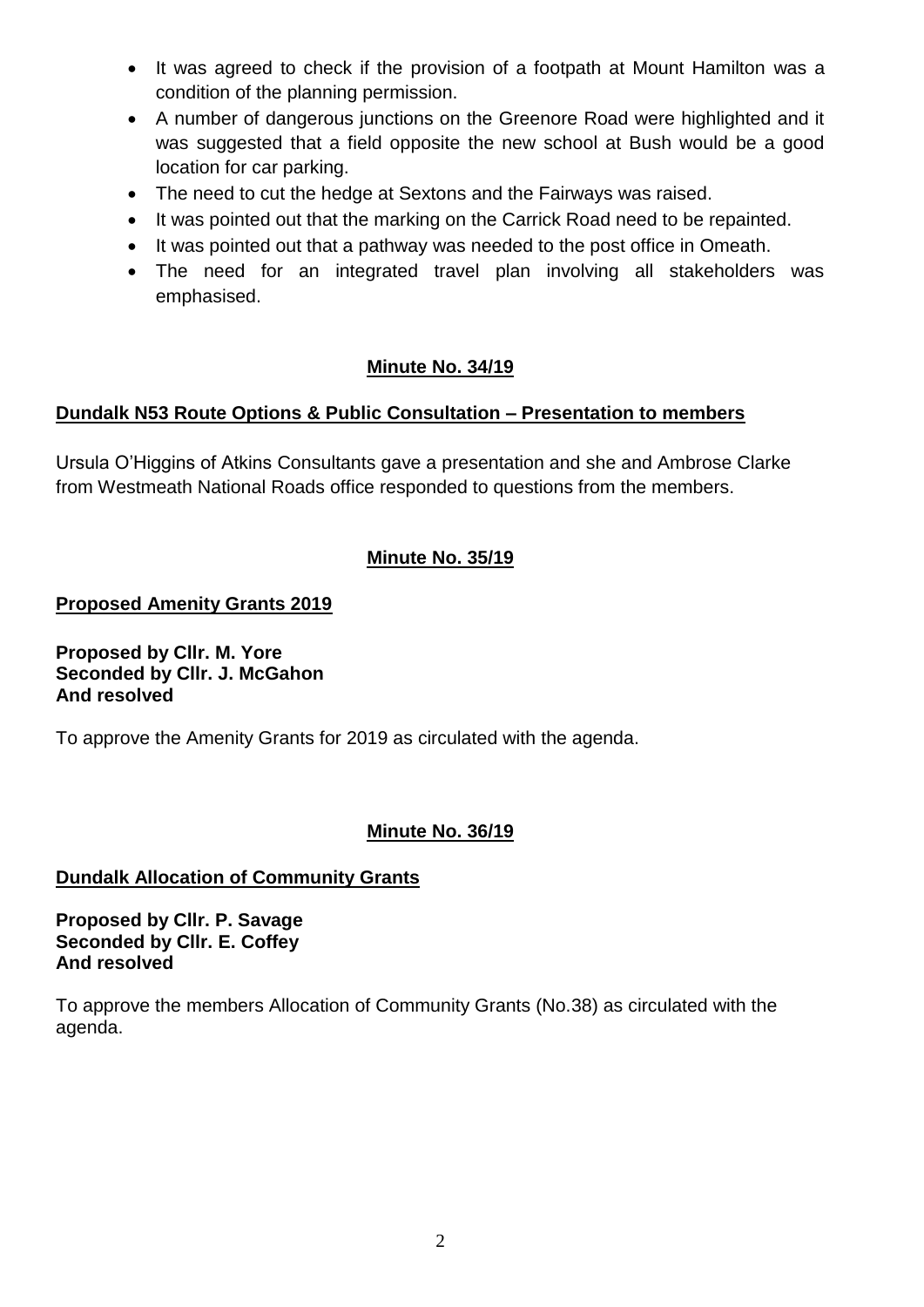## **Minute No. 37/19**

### **Strategic Housing Development for 142 no. Apartments at Inner Relief Road, Dundalk, Co. Louth. - notification of Public Consultation Process**

Members were informed that an application for student accommodation was refused in relation to this location previously. Some members expressed dissatisfaction with the legislation in relation to strategic housing developments and with this proposal. It was agreed that members could make submissions to the planning Department by e-mail.

### **Minute No. 38/19**

#### **Notice of Motion:**

| Proposed by:  | Cllr. E. Coffey |
|---------------|-----------------|
| Seconded by:  | Cllr. P. Savage |
| And resolved: |                 |

That Louth County Council adopts "The Good Practice Guidelines on Accessibility of Streetscapes" as recommended in the above entitled report in 2009 as carried out by the Iris Guide Dogs for the Blind in all current upgrade street works and all future street work upgrades in the town of Dundalk".

### **Reply:**

**The Good Practice Guidelines on Accessibility of Streetscapes was issued by LGMSB in 2009 references Traffic Management Guidelines, and it contains standardised details that overlap with TMG. The Design Manual for Urban Roads & Street (DMURS) which was published in 2013 is mandatory for local authorities, and sections 4.3.4- 4.4.8 in particular outline the design provisions for mobility impaired users. These can be supplemented by Traffic Management Guidelines (TMG). DMURS contains provision for Quality Audits which are based largely around impaired users. The Council will take into account the The Good Practice Guidelines on Accessibility of Streetscapes**.

**Members agreed the motion**